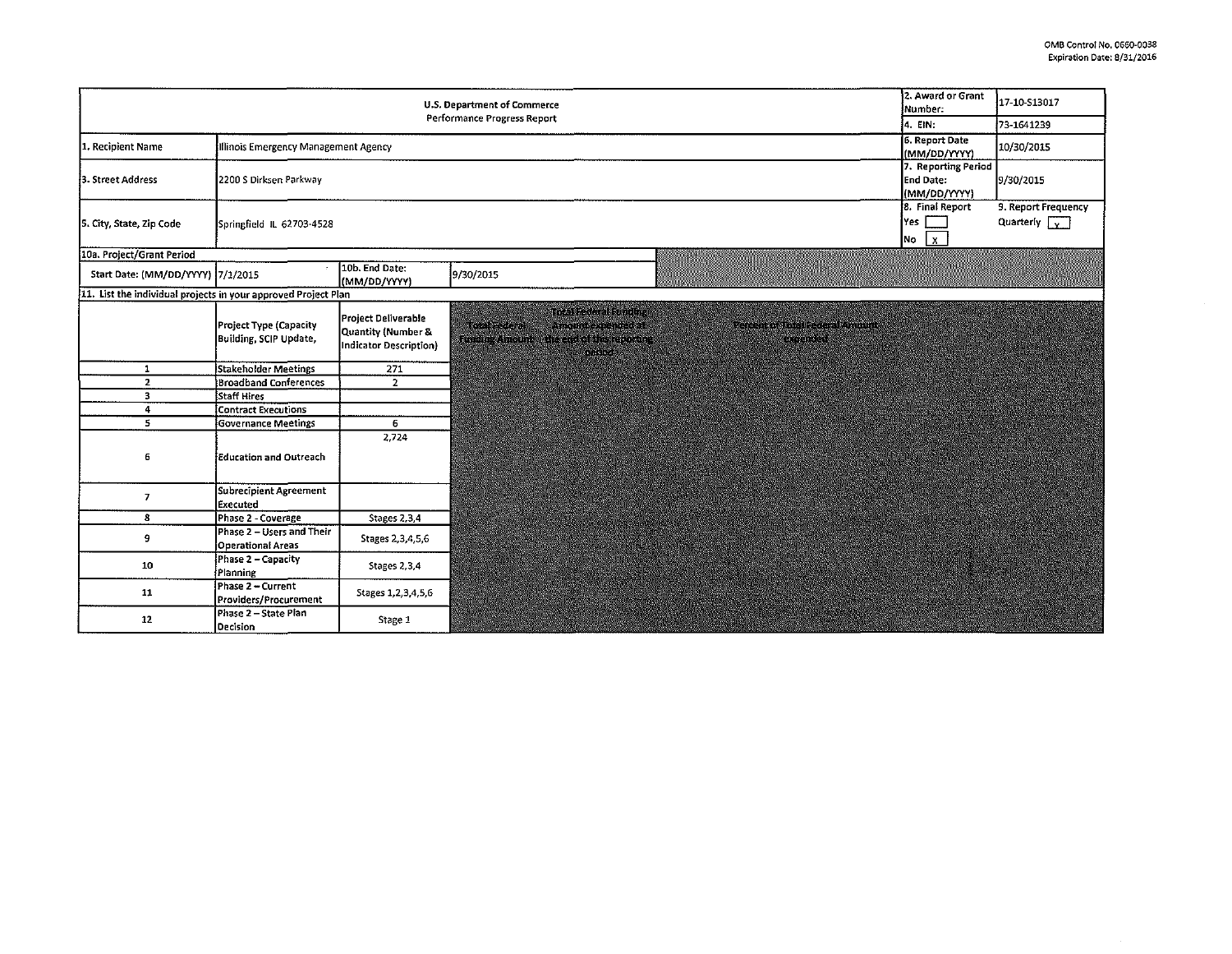11a. Describe your progress meeting each major activity/milestone approved in the Baseline Report for this project; any challenges or obstacles encountered and mitigation strategies you have employed; planned major activities for the next quarter; and any additional project milestones or information. lla. Milestone Activities:

• Outreach continues with targeted deliveries as well as presentations at local Illinois organizations.

• Continuing Education and Outreach attending various Public Safety Conferences and presenting FirstNet.

• Phase II Activities

looked through data the State already collects and retrofit into useable form for FirstNet- This helped determine Coverage Needs as well As User and Operation Areas

Pushed out Surveys to collect Data to fill in holes we may identify.

We met our Sept 30 Deadline for Data Collection Needs.

Describe your progress meeting each major activity/milestone approved in the Baseline Report for this project; any challenges or obstacles encountered and mitigation strategies you have employed; planned major activities f

the next quarter; and any additional project milestones or information.

Activities July 1 ·September 30 2015

• Illinois FirstNet Initial Consultation Springfield ·July 14-84 attendees (61 Non grant funded) 6.5 hours

• Presented at IEMA Summit in Springfield - Sept 8-10 64 attendees 1.25 hours

• Presented at Illinois GIS Conference in Springfield- Sept 14-1619 attendees 1 hour

• Presented at Illinois Municipal league Conference at Chicago Sept 18-5 attendees 1 hour

• Presented at II Transportation Infrastructure Security Conference at Peoria -Sept 22-23 - 99 attendees 1.5 hours

Broadband Conferences

• Attended Michigan Initial Consultation- Sept 1-3 -two attendees

• Auxiliary Meetings

listen in on FirstNet Board meeting- Quarterly -1

RECCWG (Regional Emergency Communications Coordinating Work Groups)- Monthly (July, Aug, Sept)

Monthly Meetings with Region v PSBN {July, Aug)

Monthly ILEAS (Illinois Law Enforcement Alarm Systems) Staff meetings (July, Sept)

• FirstNet Programmatic Update Sessions

Monthly(3)

Quarterly (1)

• Governance Meetings

Illinois Terrorism Task Force Public Safety Broadband Task Force Monthly Meetings (July, Aug, Sept)

Statewide lnteroperability Executive Committee (SIEC) Monthly Meetings (July, Aug, Sept)

• leadership Meetings

Monthly Meetings with State Chief Information Officer & State Technology Officer (Aug, Sept)

Weekly Core Team Project Calls- 13 meetings

Webinarfor SPOC's (quarterly)-July

FirstNet Public Safety Briefing Webinar- August

Outreach continues with targeted deliveries as well as presentations at local Illinois organizations and associations. The team is fully staffed and we are delivering all statutory elements as requested by FirstNet and/or conducted our initial Consultation meeting with FirstNet in July. Work products through our Stakeholder governance group continues. Preparation, research, and prpeparing for submittal of our Phase II data collection effort of most of our time this quarter. We have successfully submitted our Phase II data and will continue to collect information. We will await questions from FirstNet regarding our info submittal. The state continues to engage and is very pleased with the availability of FirstNet staff to meet with Illinois stakeholders.

11b. If the project team anticipates requesting any changes to the approved Baseline Report in the next quarter, describe those below. Note that any substantive changes to the Baseline Report must be approved by the Department of Commerce before implementation.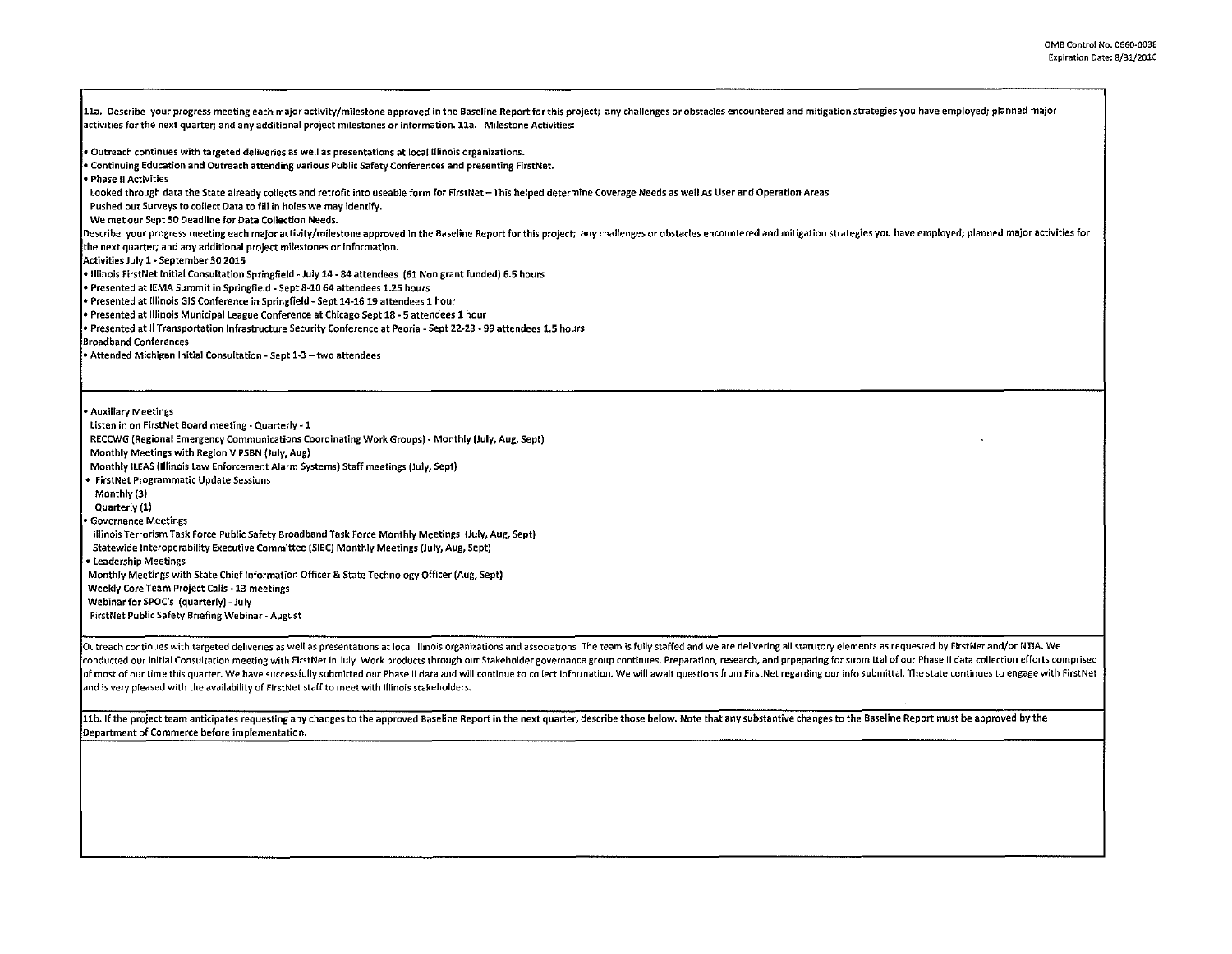| 11c. Provide any other information that would be useful to NTIA as it assesses this project's progress.                                                                     |                                                                                                          |                                                       |                                                                                                                                          |                      |          |                   |           |                            |                             |  |
|-----------------------------------------------------------------------------------------------------------------------------------------------------------------------------|----------------------------------------------------------------------------------------------------------|-------------------------------------------------------|------------------------------------------------------------------------------------------------------------------------------------------|----------------------|----------|-------------------|-----------|----------------------------|-----------------------------|--|
| . Illinois FirstNet Website http://www.illinois.gov/firstnet is operational and updated                                                                                     |                                                                                                          |                                                       |                                                                                                                                          |                      |          |                   |           |                            |                             |  |
| . Mailing Quarterly Illinois FirstNet Newsletters for Stakeholders                                                                                                          |                                                                                                          |                                                       |                                                                                                                                          |                      |          |                   |           |                            |                             |  |
| Weekly Staff Meetings with Illinois FirstNet team and Monthly meetings                                                                                                      |                                                                                                          |                                                       |                                                                                                                                          |                      |          |                   |           |                            |                             |  |
| • Local Outreach is complete and continuing Education and Outreach when requested and presenting at various Public Safety Conferences.                                      |                                                                                                          |                                                       |                                                                                                                                          |                      |          |                   |           |                            |                             |  |
| Prepared detailed responses to the various NTIA Request for Comments as it relates to defining emergency responders for FirstNet.                                           |                                                                                                          |                                                       |                                                                                                                                          |                      |          |                   |           |                            |                             |  |
| .Alle team is fully staffed and delivering all statutory elements as requested by FirstNet and NTIA آوا                                                                     |                                                                                                          |                                                       |                                                                                                                                          |                      |          |                   |           |                            |                             |  |
| .Preparation, research and preparing for submittal of our Phase II data collection comprised most of our time this quarter. We sucessfully submitted our data to FirstNet.  |                                                                                                          |                                                       |                                                                                                                                          |                      |          |                   |           |                            |                             |  |
| 11d. Describe any success stories or best practices you have identified. Please be as specific as possible.                                                                 |                                                                                                          |                                                       |                                                                                                                                          |                      |          |                   |           |                            |                             |  |
| . Engaging with the Electric and Telephone cooperatives continues                                                                                                           |                                                                                                          |                                                       |                                                                                                                                          |                      |          |                   |           |                            |                             |  |
|                                                                                                                                                                             | . Engaging with the IL Universities and Carriers about public/private Partnerships                       |                                                       |                                                                                                                                          |                      |          |                   |           |                            |                             |  |
| • Leadership Support                                                                                                                                                        |                                                                                                          |                                                       |                                                                                                                                          |                      |          |                   |           |                            |                             |  |
|                                                                                                                                                                             |                                                                                                          |                                                       |                                                                                                                                          |                      |          |                   |           |                            |                             |  |
| 12. Personnel<br>12a. If the project is not fully staffed, describe how any lack of staffing may impact the project's time line and when the project will be fully staffed. |                                                                                                          |                                                       |                                                                                                                                          |                      |          |                   |           |                            |                             |  |
|                                                                                                                                                                             |                                                                                                          |                                                       |                                                                                                                                          |                      |          |                   |           |                            |                             |  |
|                                                                                                                                                                             |                                                                                                          |                                                       |                                                                                                                                          |                      |          |                   |           |                            |                             |  |
|                                                                                                                                                                             |                                                                                                          |                                                       |                                                                                                                                          |                      |          |                   |           |                            |                             |  |
| 12b. Staffing Table                                                                                                                                                         |                                                                                                          |                                                       |                                                                                                                                          |                      |          |                   |           |                            |                             |  |
| <b>Job Title</b>                                                                                                                                                            |                                                                                                          |                                                       | Project (s) Assigned<br>Change                                                                                                           |                      |          |                   |           |                            |                             |  |
| Grant Program Manager-Bob                                                                                                                                                   |                                                                                                          |                                                       | Point of Contact for State Administrative Agency (Illinois Emergency Management Agency) and Liaison with National Telecommunications and |                      |          |                   |           |                            |                             |  |
| Evans                                                                                                                                                                       | 75                                                                                                       | Information Administration (NTIA)                     |                                                                                                                                          |                      |          |                   |           |                            |                             |  |
|                                                                                                                                                                             |                                                                                                          |                                                       |                                                                                                                                          |                      |          |                   |           |                            |                             |  |
|                                                                                                                                                                             |                                                                                                          |                                                       |                                                                                                                                          |                      |          |                   |           |                            |                             |  |
|                                                                                                                                                                             |                                                                                                          |                                                       |                                                                                                                                          |                      |          |                   |           |                            |                             |  |
|                                                                                                                                                                             |                                                                                                          |                                                       |                                                                                                                                          |                      |          |                   |           |                            |                             |  |
| 13. Subcontracts (Vendors and/or Subrecipients)                                                                                                                             |                                                                                                          |                                                       |                                                                                                                                          |                      |          |                   |           |                            |                             |  |
|                                                                                                                                                                             |                                                                                                          |                                                       |                                                                                                                                          |                      |          |                   |           |                            |                             |  |
| 13a. Subcontracts Table - Include all subcontractors. The totals from this table must equal the "Subcontracts Total" in Question 14f.<br>Contract                           |                                                                                                          |                                                       |                                                                                                                                          |                      |          |                   |           |                            |                             |  |
| Name                                                                                                                                                                        | Subcontract Purpose                                                                                      |                                                       | Type                                                                                                                                     | RFP/RFQ Issued (Y/N) | Executed | <b>Start Date</b> | End Date  | <b>Total Federal Funds</b> | <b>Total Matching Funds</b> |  |
|                                                                                                                                                                             |                                                                                                          |                                                       | (Vendor/Subrec.)                                                                                                                         |                      | (Y/N)    |                   |           | Allocated                  | Allocated                   |  |
|                                                                                                                                                                             |                                                                                                          |                                                       |                                                                                                                                          |                      |          |                   |           |                            |                             |  |
|                                                                                                                                                                             | 80% of SWIC (Joe Galvin) time dedicated to SLIGP.                                                        |                                                       |                                                                                                                                          |                      |          |                   |           |                            |                             |  |
|                                                                                                                                                                             | Technical System Architect (Bill Springer), Data<br>Analyst (Dan Meske), Grant and Travel coordinator    |                                                       | Sub-recipient                                                                                                                            | Y                    | Y        | 9/10/2013         | 2/28/2018 | \$1,373,470.00             | \$0.00                      |  |
| Illinois Law Enforcement                                                                                                                                                    |                                                                                                          |                                                       |                                                                                                                                          |                      |          |                   |           |                            |                             |  |
| Alarm System (ILEAS)                                                                                                                                                        |                                                                                                          | (Lori Bell) personnel, travel, statewide and regional |                                                                                                                                          |                      |          |                   |           |                            |                             |  |
|                                                                                                                                                                             | conferences, meeting expenses, printing, office<br>supplies, technology and<br>management/administration |                                                       |                                                                                                                                          |                      |          |                   |           |                            |                             |  |
|                                                                                                                                                                             |                                                                                                          |                                                       |                                                                                                                                          |                      |          |                   |           |                            |                             |  |
|                                                                                                                                                                             |                                                                                                          |                                                       |                                                                                                                                          |                      |          |                   |           |                            |                             |  |
|                                                                                                                                                                             |                                                                                                          |                                                       |                                                                                                                                          |                      |          |                   |           |                            |                             |  |
|                                                                                                                                                                             |                                                                                                          |                                                       |                                                                                                                                          |                      |          |                   |           |                            |                             |  |
|                                                                                                                                                                             |                                                                                                          |                                                       |                                                                                                                                          |                      |          |                   |           |                            |                             |  |
|                                                                                                                                                                             |                                                                                                          |                                                       |                                                                                                                                          |                      |          |                   |           |                            |                             |  |
| 13b. Describe any challenges encountered with vendors and/or subrecipients.                                                                                                 |                                                                                                          |                                                       |                                                                                                                                          |                      |          |                   |           |                            |                             |  |
|                                                                                                                                                                             |                                                                                                          |                                                       |                                                                                                                                          |                      |          |                   |           |                            |                             |  |
| None to report this quarter                                                                                                                                                 |                                                                                                          |                                                       |                                                                                                                                          |                      |          |                   |           |                            |                             |  |